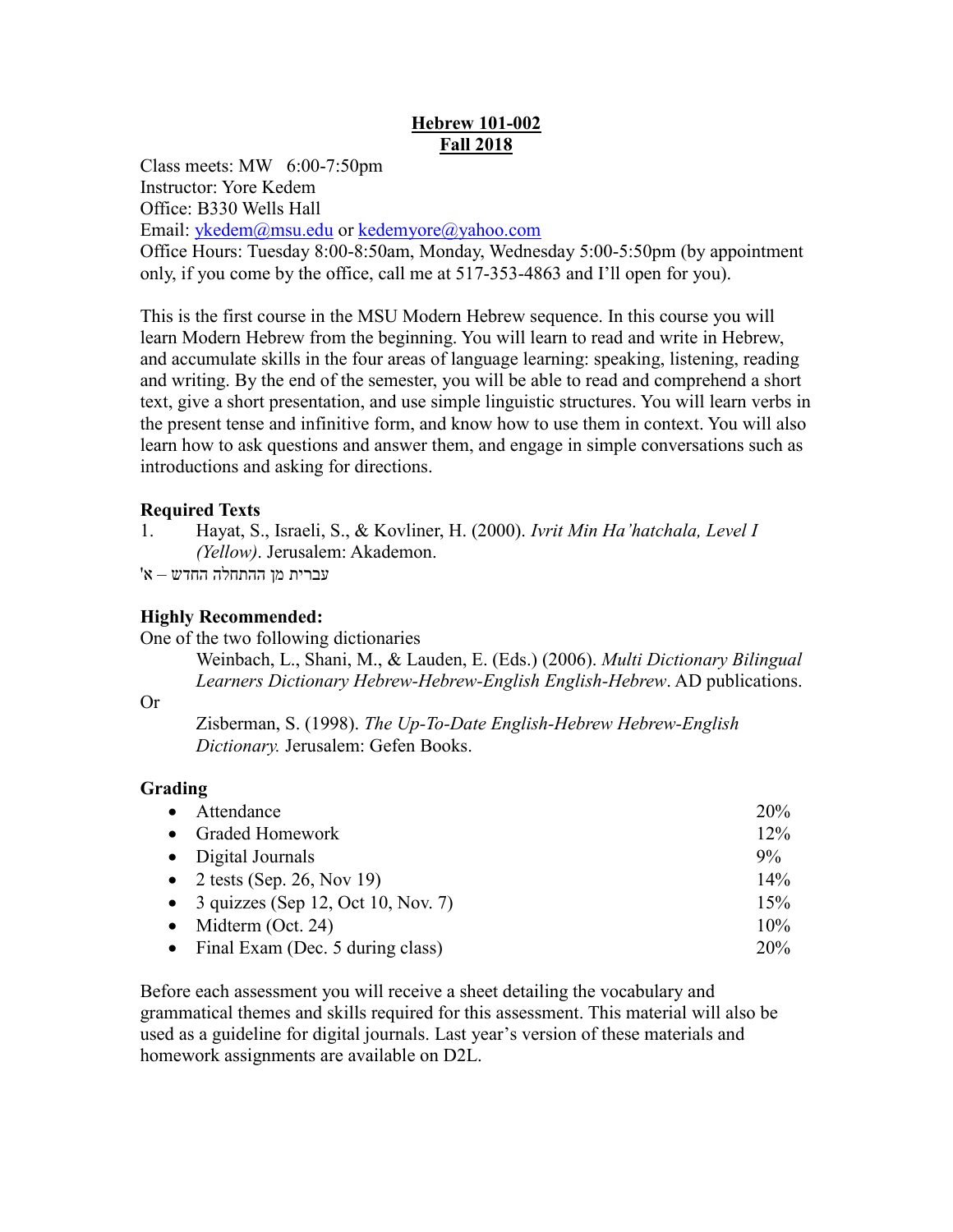### **Schedule of Material Covered in Ivrit Min Ha'hatchala, Level I**

- $8/29 9/12 pp. 1-35$  (Quiz1)
- $9/13 9/26 pp. 36-62$  (Test1)
- $9/27 10/10 pp.$  63-92 (Quiz2)
- 10/11 10/24 pp. 93-110 (Midterm)
- $10/25 11/7 pp.$  111-141 (Quiz3)
- $11/8 11/19$  pp. 142-180 (Test2)
- $11/20-11/30$  pp. 181-198 (Final)

### **Extra Credit Opportunities**

- You will have opportunities to participate in Israel-related cultural events, and receive up to .5 extra credit for these activities. Students who want to receive this extra credit, are required to attend at least two of these events and submit a 1 page written report about each event. For more information on these events, visit [http://jsp.msu.edu/wp-content/uploads/2017/08/Events-Fall-2018.pdf.](http://jsp.msu.edu/wp-content/uploads/2017/08/Events-Fall-2018.pdf) We are also hosting the "Israel at 70" conference this coming September. More information about the conference is here https://www.eventbrite.com/e/israel-at-70 conference-michigan-state-university-jewish-studies-program-tickets-47920646945
- Students who invest extra time and effort during the semester, and show that they have grown, may receive up to .5 extra credit. To receive this credit, students have to show that their performance over the semester has improved by achieving higher grades on their assessments towards the end of the semester, in comparison with the beginning of the semester.

*Grading Scale:*

 $93-100 = 4.0$  $86-92.99 = 3.5$  $80 - 85.99 = 3.0$  $75 - 79.99 = 2.5$  $70 - 74.99 = 2.0$  $65-69.99 = 1.5$  $60-64.99 = 1.0$ Below  $59.99 = 0.0$ 

| <b>No Class:</b> | September 3     | Labor Day     |
|------------------|-----------------|---------------|
|                  | September 10-11 | Rosh Hashanah |
|                  | September 19    | Yom Kippur    |
|                  | November 21-22  | Thanksgiving  |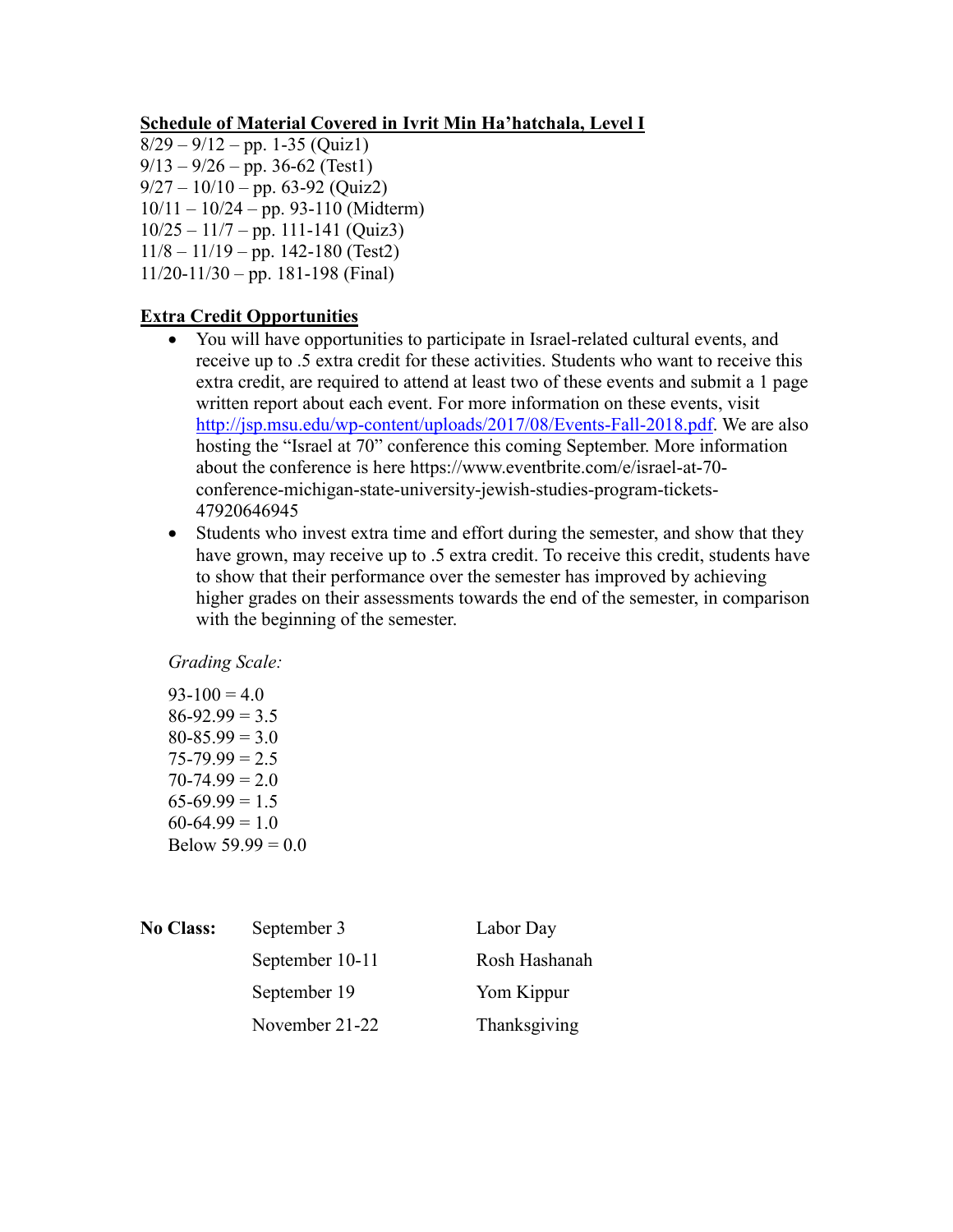#### **Course Policies**

- **Class attendance and participation** are essential for successful language learning. You are allowed up to two unexcused absences in the semester. After the first two unexcused absences, for each unexcused absence, 5 points will be deducted from your attendance/participation grade. Being late by more than 5 minutes for class will be considered an absence. The instructor reserves the right to deduct further points from the final grade (up to a failing grade) due to poor attendance. It is expected that you participate actively in class, and that you are ready to do so when called upon.
- **Make up exams:** Please note the dates for quizzes and tests. Make up exams will **only** be given in the case of illness or emergency, and will require a confirmation letter from a physician or other forms of documentation such as a letter from an advisor. Please communicate with me in advance if you anticipate this kind of an issue.
- **Homework assignments:** Will be given on a regular basis, with a set deadline. You are expected to do your homework on your own, and to abide by MSU policies of academic integrity. 10 points will be deducted from homework assignments' grade for every late day beyond the deadline for submission. Please contact me if you have trouble completing the homework on time.

#### **Academic Integrity**

[Article 2.III.B.2](http://splife.studentlife.msu.edu/academic-freedom-for-students-at-michigan-state-university/article-2-academic-rights-and-responsibilities) of *Student Rights and Responsibilities* states: "The student shares with the faculty the responsibility for maintaining the integrity of scholarship, grades, and professional standards." In addition, the Dept. of Linguistics & Germanic, Slavic, Asian, & African Languages adheres to the policies on academic honesty specified in General Student Regulation 1.0, *[Protection of](http://splife.studentlife.msu.edu/regulations/general-student-regulations)  [Scholarship and Grades](http://splife.studentlife.msu.edu/regulations/general-student-regulations)*; the all-University Policy on *[Integrity of Scholarship and](http://www.reg.msu.edu/AcademicPrograms/Print.asp?Section=534)  [Grades](http://www.reg.msu.edu/AcademicPrograms/Print.asp?Section=534)*; and [Ordinance 17.00,](http://splife.studentlife.msu.edu/regulations/student-group-regulations-administrative-rulings-all-university-policies-and-selected-ordinances/examinations-ordinance-17-00) Examinations.

Therefore, unless authorized by the instructor, you are expected to complete all course assignments, including homework, quizzes, tests and exams, without assistance from any source. Also, you are not authorized to use www.allmsu.com or other social media websites to complete any course work in this course. Students who violate MSU regulations on Protection of Scholarship and Grades will receive a failing grade in the course or on the assignment.